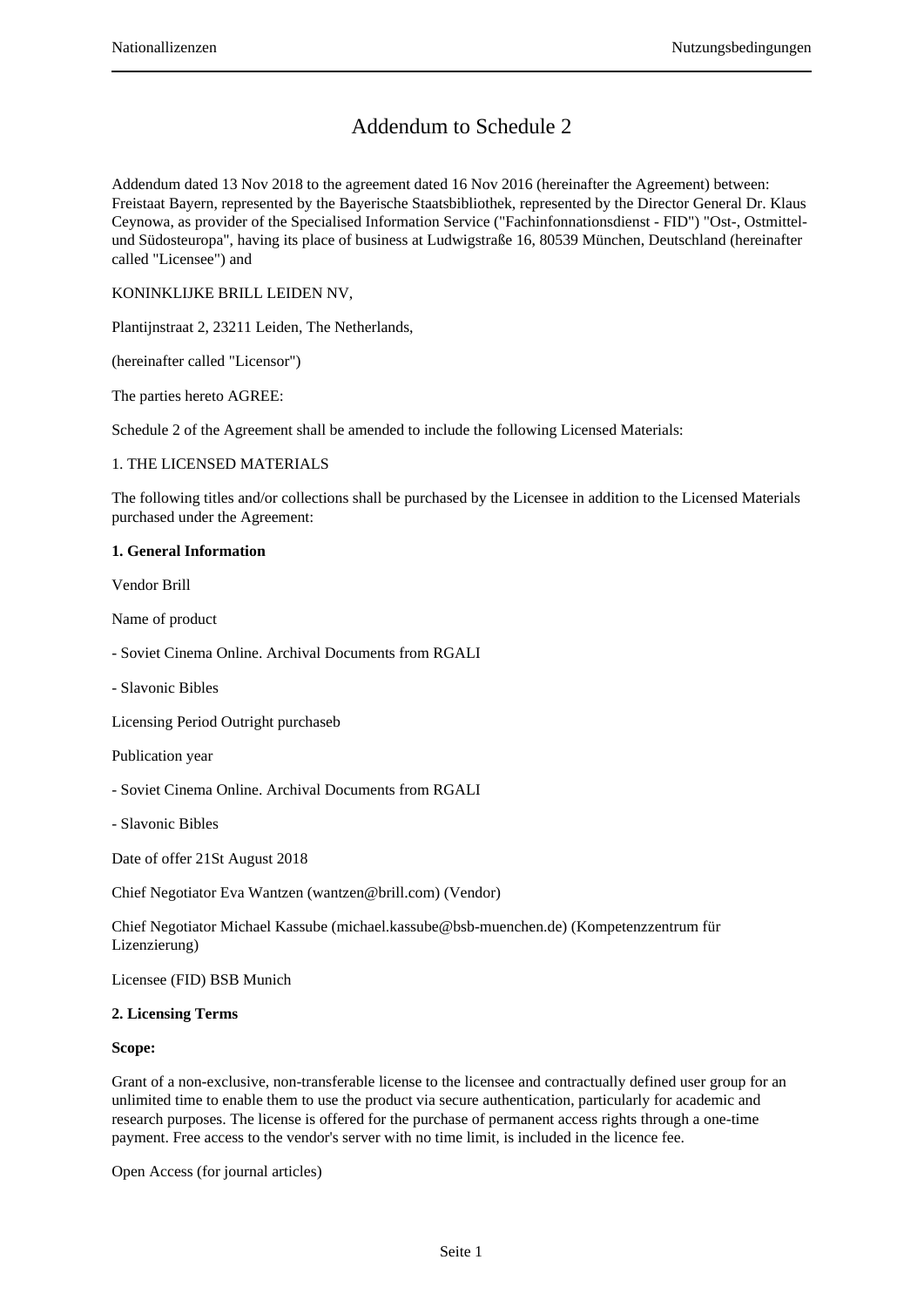Authors from the contractually defined user group are permitted free of Charge to store without delay their articles Which appear in licensed joumals generally in the fonn published by the publisher (eg. PDF) in an (institutional or discipline-specific) repository of their choice and to make them available through open access. The institutions to which the authors belong have the same right.

Option: The vendor delivers articles by contractually defined users to a repository.

### **3. Additional Licensing Terms (also see Guidelines for the Purchase of Publications) Product Features**

The vendor provides the product on its own platform and guarantees high availability (24/7/365).

The vendor platform offers a sufficiently powerful linking syntax through which all data records and important structural outlining levels can be accessed (e.g. Inbound OpenURL). Content is usable with widely available tools (e.g. PDF viewer or web browser). The recommendations of the Web Accessibility Initiative (WAI) of the World Wide Web Consortium (web accessibility, valid HTML) are fulfilled.

PSO used proprietary PDF Viewer. WCAG2.0 compliant

# **Data delivery**

Upon request, the licensor is obligated to physically supply the licensee with the complete product at no additional Charge, i.e. including the metadata and all digital objects that are part of the product, on suitable storage media and in suitable data formats as agreed. The data (e.g. metadata, content objects) are to be delivered

- in open, standardized formats (if possible, PDF/XML and NLM-DTD) and accompanied by documentation.

- in their entirety and are to be identical to the licensed product.
- in a standardised character set (utf8 if possible).

- in logical units (e.g. assignment of data reeords to products or of articles to journal titles).>

Soviet Cinema RGALl consists of one XML metadata file (BAD format) and 6695 PDF files (each PDf is a scanned image) in 63 folders. ah folder is an entry in the metadata. Slavonic Bibles: metadata in MARC21 formal. 34.329 PDF files in 84 folders.

The licensee may use the data provided in any way the deem suitable in order to make the product accessible to the contractually defined user group while upholding the licence agreements. They may, for this purpose, integrate the data in technical usage/storage systems (hosting and archiving) of their own or that are operated by a third party.

The licensee may commission third parties (e.g. library network systems and other technical infrastructure facilities of German libraries or commercial Operators) with the Operation of the technical equipment for secure authentication and for the use of the product by the contractually defined user group.

The licensee is authorised to use the data to set up value-added services, e.g. evaluation services (data mining), aggregation or integration services in Virtual research enviromnents for contractually defined users.

For the product(s) covered by this offer sheet full text indexing is allowed.

Licensee and third parties commissioned by the licensee are also authorized to take all technical measures necessary to safeguard the long-term storage of the product (in particular, but not limited to the conversion of the data into other formats), or to commission third parties to perform such measures.

### Data formal:

Soviet Cinema RGALI: Online: HTML interface Meta data [source material loaded on the platfonn is XML EAD file: https://nl.wikipedia.org/wiki/Encoded\_\_Archival\_Description] Slavonic Bibles: Soviet Cinema RGALI: Online: HTML interface [source material loaded on the platform is MARC21 file: https://en.wikipedia.org/wild/MARC\_standards#MARC\_\_21 ] Data format Online: IPG per entry displayed in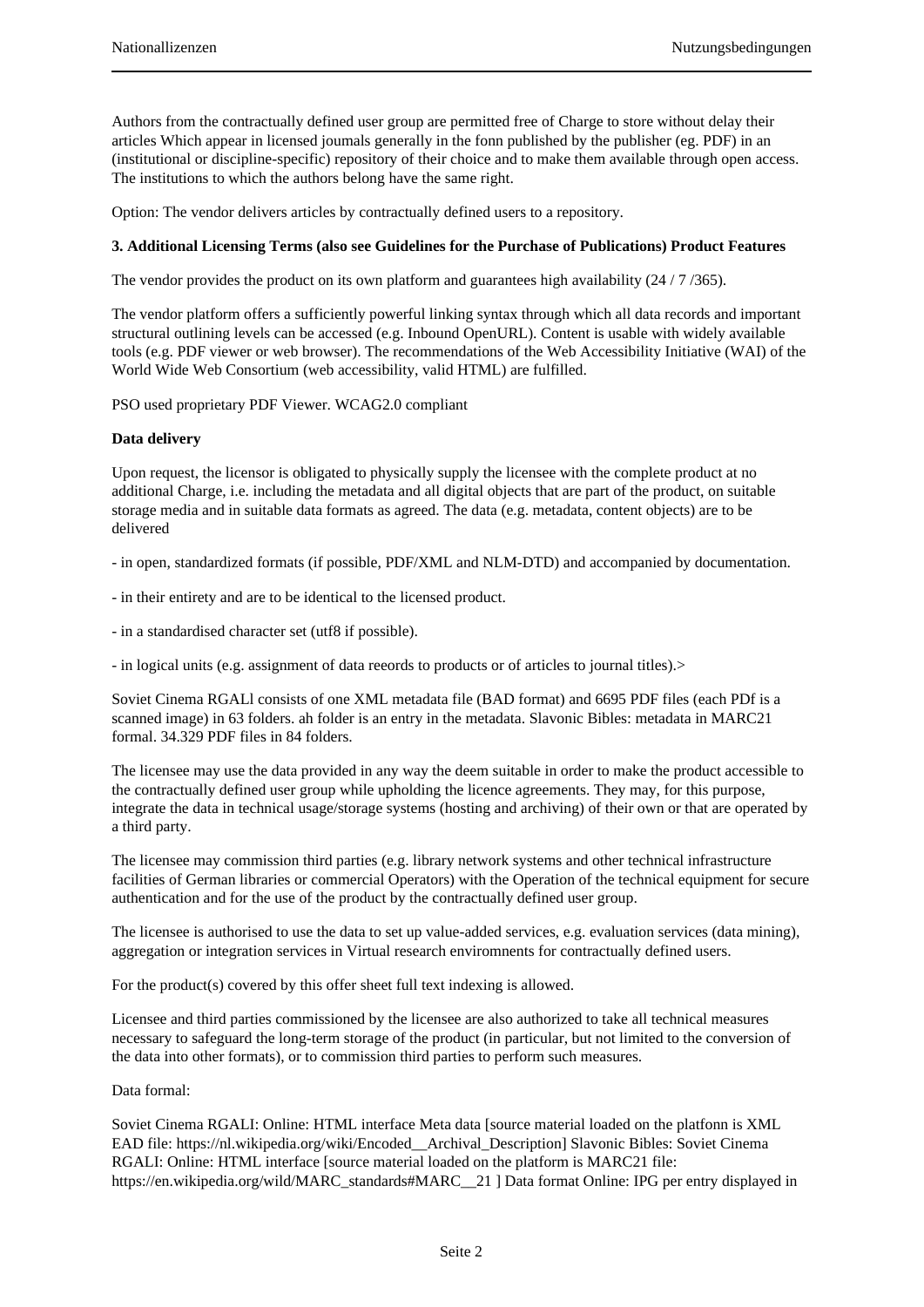the proprietary platform viewer Digital objects [source material loaded on the platform: PDF files]

### Authentification

Via IP-ranges, Username / Password, Shibboleth and comparable future identification developments to be agreed by the parties. The use of proxy servers is allowed.

Usage

So that usage statistics can be compiled, the supplier is to provide data statistics broken down by month and where possible in the current Standard of the "COUNTER Code of Practice".

Applicable law and place of jurisdiction

Place of performance: Seat of Licensee

Applicable Law: German Law

Jurisdiction: Germany.

\*\*\*\*\*\*\*\*\*\*\*\*\*\*\*\*\*\*\*\*\*\*\*\*\*\*\*\*\*\*\*\*\*\*\*\*\*\*\*\*\*\*\*\*\*\*\*\*\*\*\*\*\*\*\*\*\*\*\*\*\*\*\*\*\*\*\*\*\*\*\*\*

### **LICENCE AGREEMENT**

This Licence Agreement is made of 2016 between:

### **Koninklijke Brill NV**

having its registered office at Plantijnstraat 2, 2321 JC, Leiden, The Netherlands (hereinafter called "Publisher").

and

**Freistaat Bayern,** represented by the Bayerische Staatsbibliothek, represented by the Director General Dr. Klaus Ceynowa, as provider of the Specialised Information Service ("Fachinformationsdienst - FID") "Ost-, Ostmittel- und Südosteuropa", having its place of business at Ludwigstraße 16, 80539 München, Deutschland (hereinafter called "Licensee")

**WHEREAS** the Licensee desires to enable Participating Institutions and Authorised Users to access the Licensed Material and the Publisher desires to grant access to the Licensed Material for the agreed Fee, subject to the terms and conditions of this Licence,

### **IT IS AGREED AS FOLLOWS**

#### **(Preamble) The Structure of the Agreement**

This License Agreement is concluded between Publisher and Licensee. It is understood that the Guidelines for the Purchase of Publications in the DFG-funded System of Specialised Information Services for Research (DFG form 12.101 - 12/12] provide the general framework for this project. Deviations from the actual guidelines may exist and, in the case of conflict or revisions, this License Agreement will prevail and will be the governing document.

In case of subsequent amendments to this Agreement it is understood that each will be comprised and in line with the current version of the Guidelines for the Purchase of Publications in the DFG-funded System of Specialised Information Services for Research (DFG form 12.101 - 12/12) but may deviate from them in certain specifics. In such cases, the amendments will supersede the Guidelines.

### **§ 1 Definitions**

1. In this License, the following terms shall have the following meanings: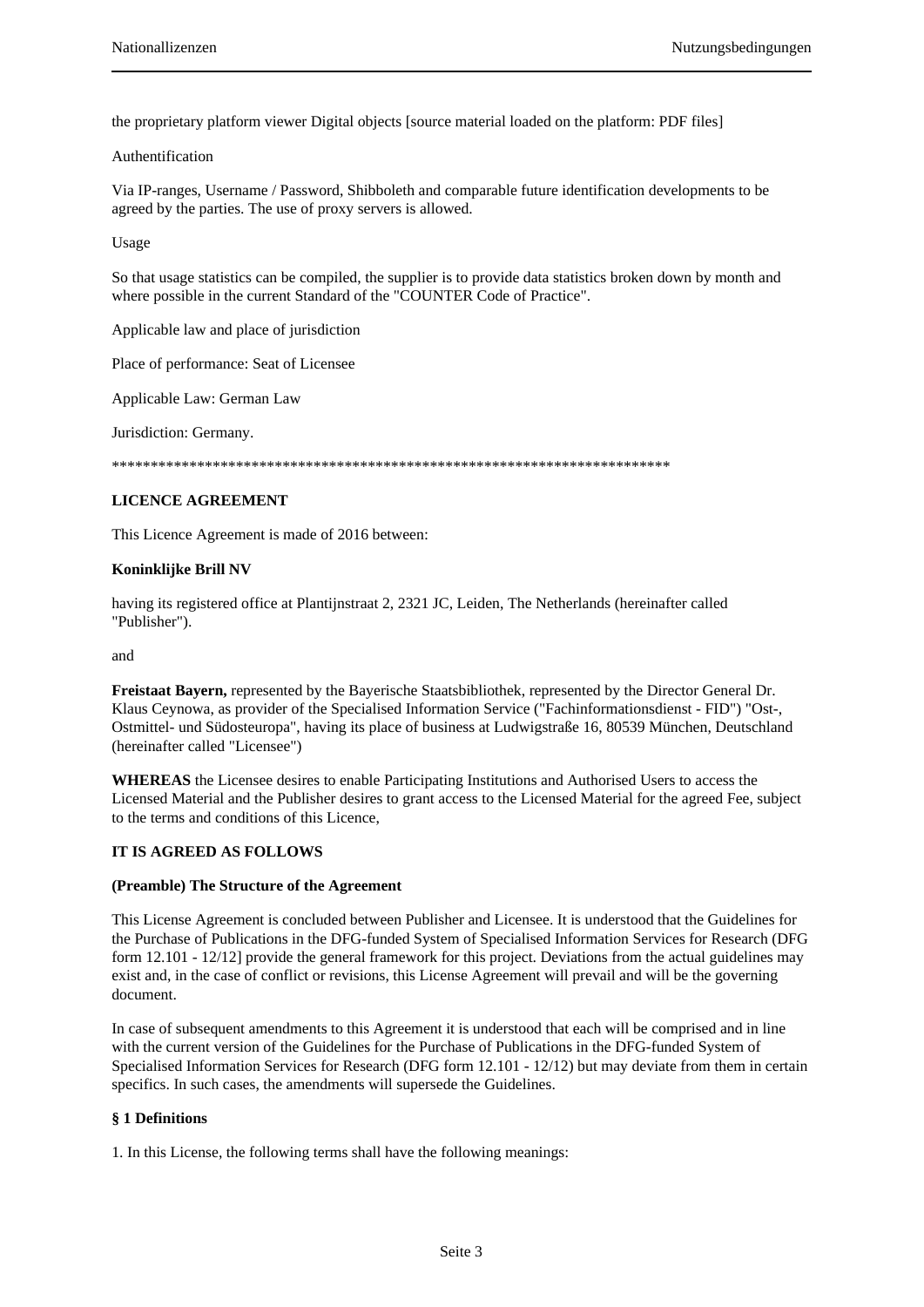**a. Authorised Users (or contractually defined user group):** individuals who are authorised by the Licensee or the Participating Institutions to access an Institution'ss information services whether on-site or off-site via Secure Authentication and non-institutional users authorized by the Licensee for access to the Licensed Material via Secure Authentification. Users are generally researchers or individuals with access privileges at the following types of institutions:

- Publicly or privately funded higher education and research institutions in Germany

- The German National Library, all regional and state libraries as well as main subject libraries

- Primarily publicly funded research libraries and special academic libraries

- Research institutes primarily funded by German federal or state governments, including research institutions located abroad but funded by public bodies or primarily funded bodies in Germany, such as the German Historical Institutes

Non institutional access of individuals shall be permitted via individual authentication subject to a requirement of residence in Germany. Authorized users are specified in Schedule 4.

**b. Commercial Use:** the use of the Licensed Material for the purpose of monetary reward (whether by or for the Institution or an Authorised User) by means of sale, resale, loan, transfer, hire or other form of exploitation of the Licensed Material. For the avoidance of doubt, the use by the Institution or Authorised Users of the Licensed Material in the course of research funded by a commercial organisation is not deemed to constitute Commercial Use. Recovery of costs is not being deemed Commercial Use.

The use of Metadata by search engines does not constitute Commercial Use as long as that Metadata is not sold, lent, distributed or otherwise re-licensed via that search engine or the access to that Metadata on that search engine is exclusively being charged for.

**c. Educational Purposes:** The use for the purpose of education, teaching, distance learning, private study and/or research.

**d. Intellectual Property Rights:** Patents, trademarks, trade names, design rights, copyright (including rights in computer software and moral rights), database rights, rights in know- how and other intellectual property rights, in each case whether registered or unregistered and including applications for the grant of any of the foregoing and all rights or forms of protection having equivalent or similar effect to any of the foregoing which may subsist anywhere in the world.

# **[...]**

**e. Publisher'ss Platform:** Own or third party server used by Publisher to give access to Licensed Material.

**f. Part** (of Licensed Material): Any part, component, fragment of the Licensed Material that is used, separated and/or cited in a self-contained manner.

**g. Secure Authentication:** Authentication via IP-ranges, Username/Password, Shibboleth and comparable futures developments to be agreed by the parties

**h. Secure Network:** A network which is only accessible to Authorised Users by Secure Authentication.

**i. Source** (of Licensed Material or Parts thereof): Denomination of the origin of, author of, holder of title in the Licensed Material or Part hereof.

**j. Term:** Period of time reflecting the duration since coming into force of this Licence Agreement.

2. Headings contained in this Licence Agreement are for reference purposes only and shall not be deemed to be an indication of the meaning of the clause to which they relate.

3. Where the context so implies, words importing the singular number shall include the plural and vice versa and words importing the masculine shall include the feminine and vice versa.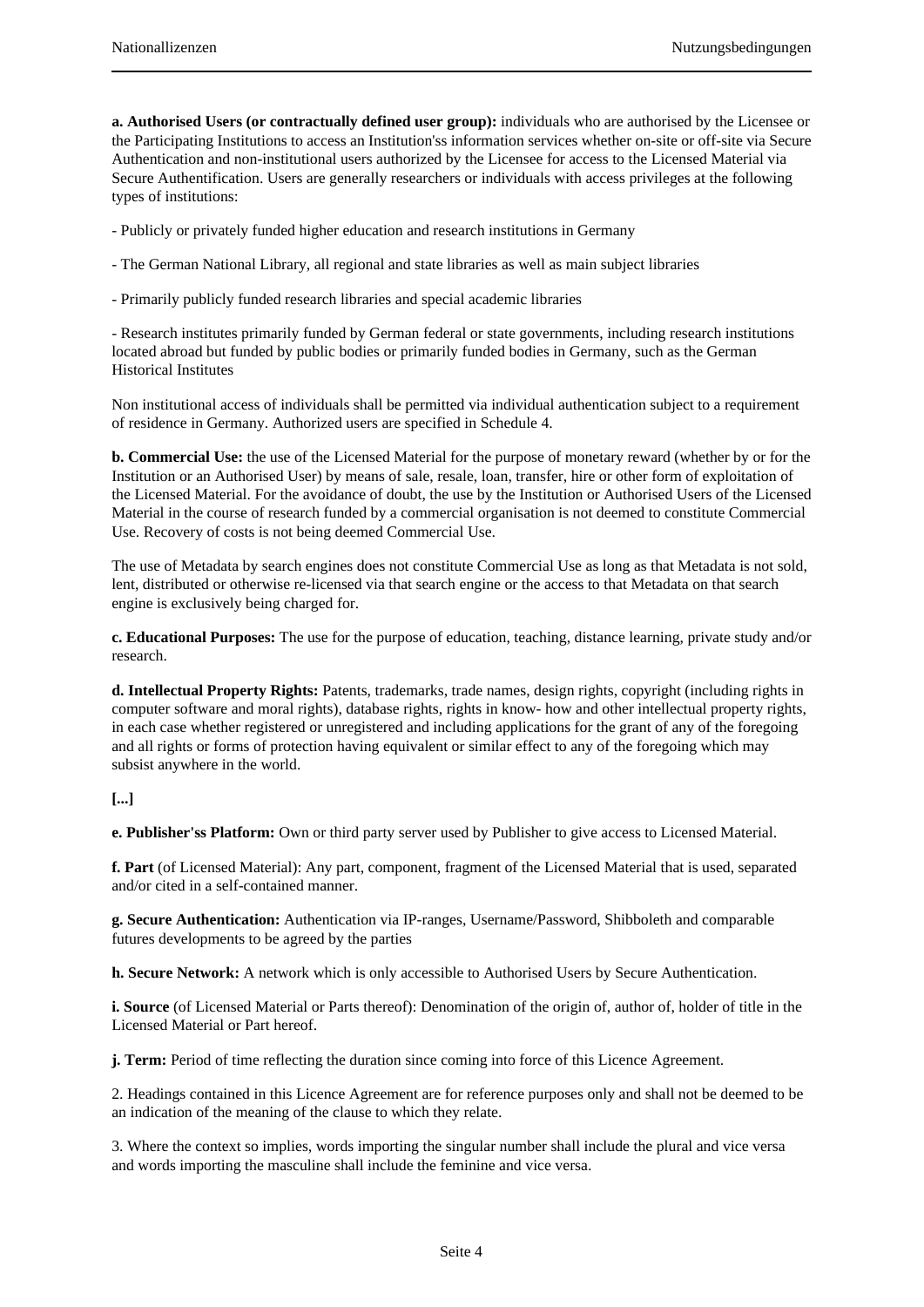# **§ 2 Licence grant**

1. The Publisher hereby grants to the Licensee, the Participating Institutions and their authorized users, subject to and in accordance with the terms of this Licence Agreement, a non-exclusive perpetual licence to access and use the Licensed Material and to allow Authorised Users to access and use the Licensed Material hosted on the Publisher'ss Platform via Secure Network.

2. The Licensee and the Participating Institutions may commission third parties (e.g. library network systems and other technical infrastructure facilities of German libraries or commercial operators) with the operation of the technical equipment for Secure Authentication and for the use of the product by the Authorized Users.

3. To facilitate usage statistics, the Publisher has to provide data broken down by month and where possible in the current standard of the "COUNTER Code of Practise".

4. The Publisher hereby grants to the Licensee and the Participating Institutions, subject to and in accordance with the terms of this Licence Agreement, a non-exclusive perpetual (licence) right to host the Licensed Material on a Local Hosting Server or on the server of a third party (e.g. Leibniz Rechenzentrum), to allow Authorised Users to access and use the Licensed Material via Secure Authentication.

5. The Licensee and the Participating Institutions are further permitted to make such copies or re-format the Licensed Material contained in the archival copies supplied by the Publisher in any way to ensure their future preservation and accessibility in accordance with this Licence.

6. The Publisher hereby grants to the Licensee and the Participating Institutions, subject to and in accordance with the terms of this Licence Agreement, a non-exclusive perpetual licence for the Metadata associated with the Licensed Material for use in local library catalogues, union catalogues, and such other library and information systems including but not limited to search engines of the Institutions and third parties. The support of Search Engine Advertizing (SEA) and Search Engine Optimization (SEO) is allowed by the Publisher (e.g. xml-sitemap of websites with displays of metadata for inclusion of Search Engine Indexes; support of crawlers like Googlebot) as well as the provision of the Metadata as Linked Open Data.

7. Access shall be granted without restriction to concurrent use.

# **§ 3 Permitted uses**

1. The Licensee and the Participating Institutions may:

a. Make such local temporary copies of the Licensed Material as are necessary to ensure efficient use of the Licensed Material by Authorised Users, provided that such use is subject to all the terms and conditions of this Licence Agreement;

b. Provide Authorised Users with an integrated access and index to the Licensed Material and all other similar material licensed from other publishers. The Licensed Material or Parts thereof may be compiled, indexed and catalogued (including, without limitation, the header data and abstracts) by the Licensee and Participating Institutions. Anything thereby created or compiled may be integrated into the products and services of the Licensee and the Participating Institutions. Metadata may be integrated into any other library and information system (including but not limited to search engines of commercial corporations provided that the Metadata is not sold, lent, re-licensed, or distributed in any manner that violates the terms and conditions of the licence). The Licensed Material can be integrated without restriction in (including, but not limited to) digital course reserve collections, in virtual research environments in which authorised users participate as well as in the virtual specialised libraries operated by authorised institutions. The Licensed Material may be used to perform and engage in textmining/data mining activities, including but not limited to full text indexing. Notwithstanding the above-mentioned rights the use of Licensed Material shall be limited to Authorised Users.

c. Supply to a user of another library (whether by post, fax or secure electronic transmission, whereby the electronic file is deleted immediately after printing) a single paper copy of an electronic original of an individual document.

d. Run test routines, verifying access to all licensed items. Testing conditions will be clearly defined. Usage generated by test runs will not be part of the usage statistics delivered,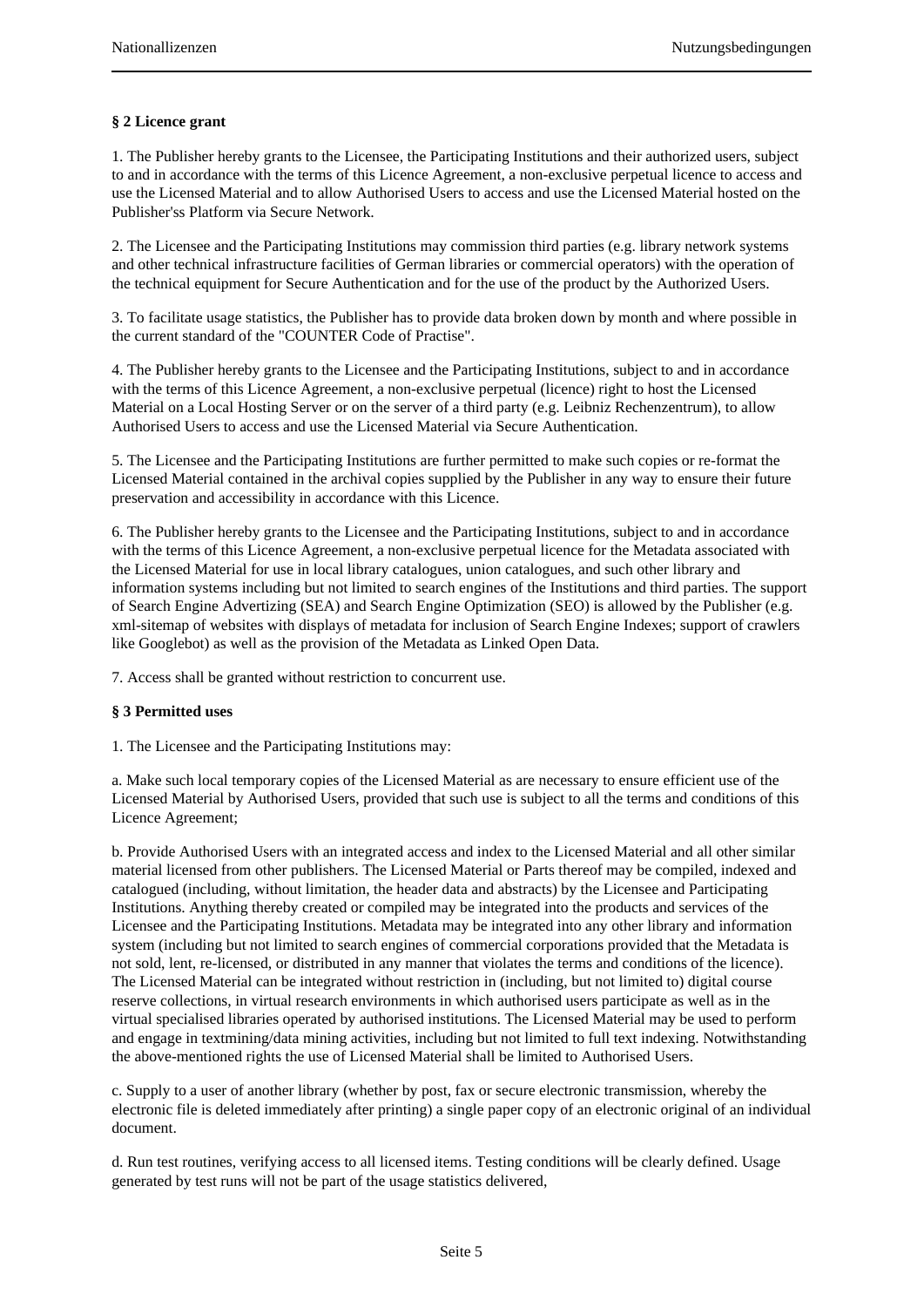e. Allow Authorised Users to:

- Access the Licensed Material by Secure Authentication in order to search, retrieve, display and view the Licensed Material;

- Electronically save Parts of the Licensed Material;

- Print out single copies of Parts of the Licensed Material;

- Incorporate Parts of the Licensed Material in printed and electronic course packs, study packs, resource lists and in any other material (including but not limited to multi-media works) and/or in virtual and managed environments (including but not limited to virtual learning environments, managed learning environments, virtual research environments and library environments) hosted on a Secure Network. Each item shall carry appropriate acknowledgement of the source, listing title and author. Course packs in non-electronic non-print perceptible form, such as Braille, may also be offered to Authorised Users;

- Incorporate Parts of the Licensed Material in printed or electronic form in assignments and portfolios, theses and in dissertations ("the Academic Works"), including reproductions of the Academic Works for personal use and library deposit. Reproductions in printed or electronic form of Academic Works may be provided to sponsors of such Academic Works. Each item shall carry appropriate acknowledgement of the source;

- Provide single printed or electronic copies of single Parts of the Licensed Material at the request of other individual Authorised Users;

- Provide single printed or electronic copies of single Parts of the Licensed Material to third-party colleagues for their scholarly or research use within the context of collaborative research;

- Display, download and print Parts of the Licensed Material for the purpose of promotion of the Licensed Material, testing of the Licensed Material, or for training other Authorised Users;

- Publicly display or publicly perform Parts of the Licensed Material as part of a presentation at a seminar, conference, or workshop, or other such similar activity;

- Make such copies of training material and network such training material as may be required for the purpose of using the Licensed Material in accordance with this Licence Agreement;

- Deposit in perpetuity the learning and teaching objects as referred to in § 3.1.b on servers operated by the Institution. The use of such material shall be limited to Authorised Users.

f. In case of technical breakdowns (including but not limited to downtimes of the Publisher'ss Platform or to incorrect administered IP ranges) provide Authorized Users with electronic copies of single Parts of the Licensed Material.

### **§ 4 Restrictions**

1. Save as provided herein, Licensee, Participating Institutions and Authorised Users may not:

a. Sell or resell the Licensed Material unless the Licensee, a Participating Institution or an Authorised User has been granted prior written consent by the Publisher to do so;

b. Remove, obscure or modify copyright notices, text or Source acknowledgment or other means of identification or disclaimers as they appear;

c. Alter, adapt or modify the Licensed Material, except to the extent necessary to make it perceptible on a computer screen, or as otherwise permitted in this Licence Agreement. For the avoidance of doubt, no alteration of the words or their order is permitted;

d. Display or distribute any Part of the Licensed Material on any electronic network, including without limitation the Internet and the World Wide Web, and any other distribution medium now in existence or hereinafter created, other than by a Secure Network or unless permitted in this Licence Agreement;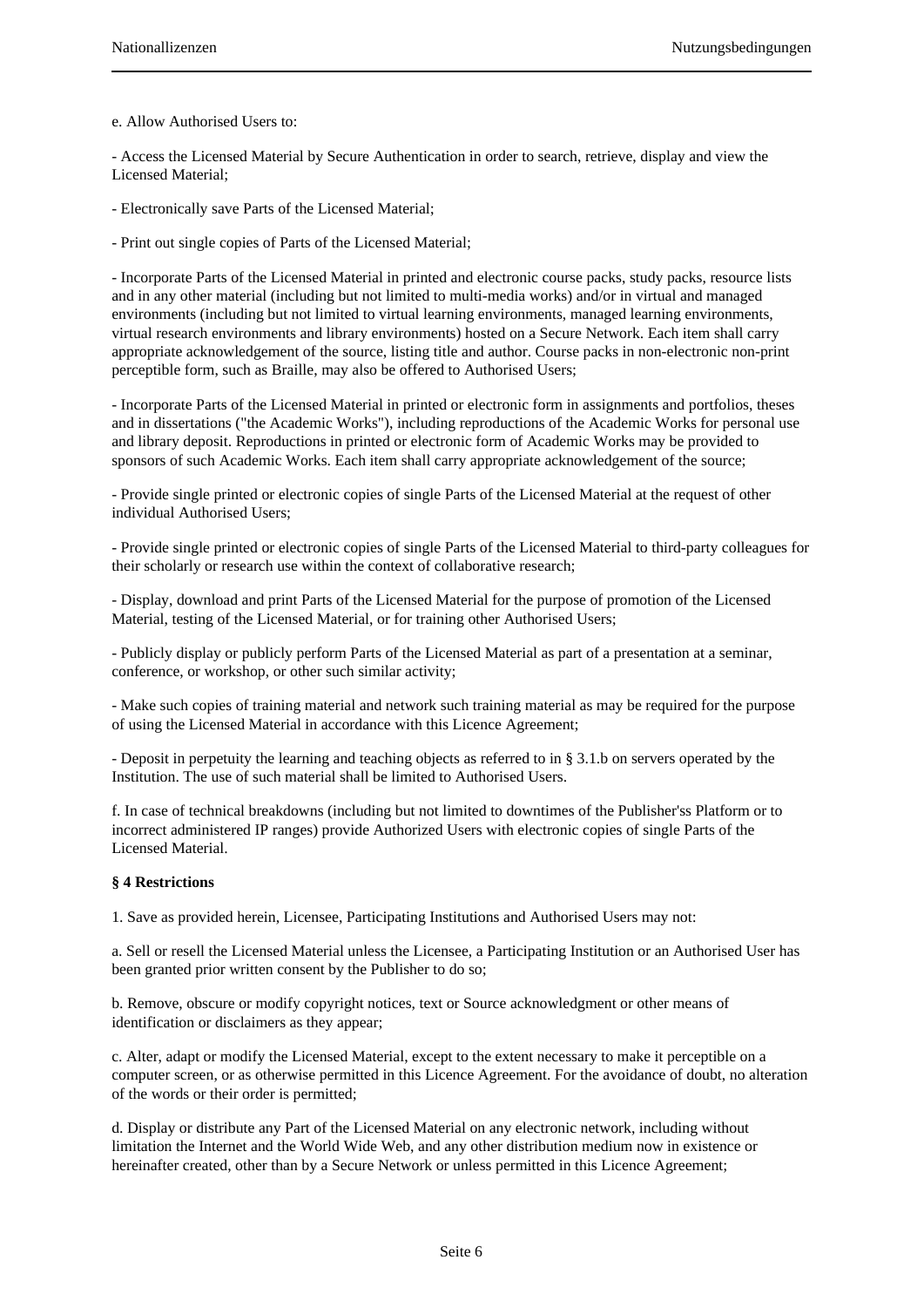e. Use all or any Part of the Licensed Material for any Commercial Use.

2. This Clause shall survive termination of this Licence Agreement for any reason.

**[...]**

# **§ 5 Responsibilities of the Publisher**

The Publisher agrees to:

1. Make the Licensed Material perpetually available to the Licensee, Participating Institutions and Authorised Users from the commencement of this Licence Agreement and after termination of this agreement at no additional cost on the Publisher'ss Platform by Secure Authentication;

2. Make the Licensed Material available to the Licensee, Participating Institutions and Authorised Users at all times and on a twenty-four hour basis, save for routine maintenance, and to restore access to the Licensed Material as soon as possible in the event of an interruption or suspension of the service (the access interruption shall not exceed 1% in total of a calendar year)

3. Ensure that the relevant server or servers have adequate capacity and bandwidth to support the usage at a level commensurate with the standards of availability for information services of similar scope operating via the World Wide Web, as such standards evolve from time to time over the term of this Licence Agreement

4. Make the Licensed Material available on request by Licensee for Local Hosting on the Licensee's Hosting Server or on the server of a third party at no additional costs;

5. Deliver the Licensed Material to Licensee as specified below

- in case of current content provided for Local Hosting immediately after publication;

- in case of post-cancellation archival rights six months after cancellation/publication;
- in case of withdrawal of Licensed Material or any part of it before removal from Publisher'ss Platform;

- in case of termination of this agreement immediately after termination;

- in other cases within three months after the request has been made;

#### **§ 6 Responsibilities of the Licensee and Participating Institutions**

The Licensee and Participating Institutions agree to

1. give passwords or other access information only to Authorised Users and use all reasonable efforts to ensure that Authorised Users do not divulge their passwords or other access information to any third party;

2. Provide lists of valid IP addresses to the Publisher and update those lists on a regular basis;

3. Use all reasonable efforts, including without limitation by use of Secure Authentication, to ensure that only Authorised Users are permitted access to the Licensed Material;

4. Use all reasonable efforts to ensure that all Authorised Users abide by the terms of this Licence Agreement;

5. Use all reasonable efforts to monitor compliance with the terms of this Licence Agreement and notify the Publisher and provide particulars - to the extent that this is not prohibited by existing data protection rules - on becoming aware of any of the following:

<sup>[...]</sup>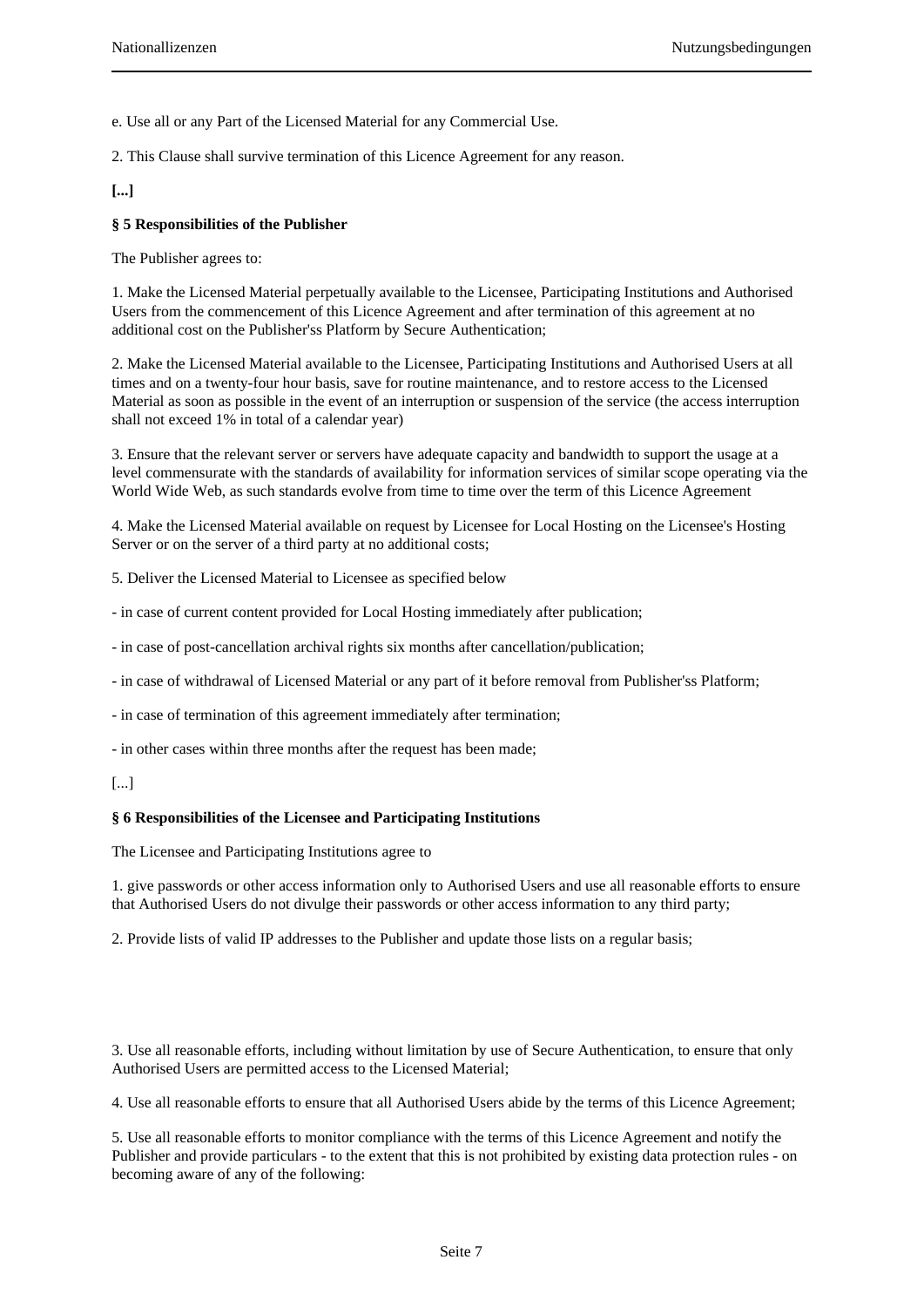- Or any breach by an Authorised User of the terms of this Licence Agreement. Upon becoming aware of any breach of the terms of this Licence Agreement, the Licensee and Participating Institutions further agree promptly to fully investigate and initiate disciplinary procedures in accordance with the Institution's standard practice and to use all reasonable effort to ensure that such activity ceases and to prevent any recurrence.

# **[...]**

# **§ 9 Term and termination**

1. This Licence Agreement shall commence on the date of signature and will remain in full force and effect in perpetuity.

2. The Licensee may terminate this Agreement by giving notice to the Publisher two months prior to the first anniversary date of this Agreement. The same applies for terminations for subsequent years. Any party may terminate this Agreement at any time on the material breach or repeated other breaches by the other of any obligation on its part under this Agreement if, after serving a written notice on the other identifying the nature of the breach, the defaulting party does not remedy the breach within a period of thirty (30) days after the receipt of the written notice.

3. After termination of this Agreement the Publisher shall provide (at the option of the Licensee) the Licensee, Participating Institutions and their Authorised Users with access to and use of the Licensed Material. For the avoidance of doubt access and use of archival copies shall be subject to the terms and conditions as set out in § 3 and § 4 of this Agreement. In case of termination of this Agreement by the Publisher due to a material breach access to and use of the Licensed Material shall only be on Licensee'ss or Participating Institution'ss Local Hosting server according to § 2.2, 2.4.

### **§ 10 Acknowledgement and protection of Intellectual Property Rights**

1. Licensee and Participating Institutions acknowledge that all Intellectual Property Rights in the Licensed Material are the property of the Publisher or duly licensed to the Publisher and that this Licence Agreement does not assign or transfer to the Licensee any right, title or interest therein except for the right to access and use the Licensed Material in accordance with the terms and conditions of this Licence Agreement.

2. For the avoidance of doubt, the Publisher hereby acknowledges that any database rights created by the Licensee as a result of Local Hosting, text mining or data mining of the Licensed Material shall be the property of the Licensee without violating the intellectual property rights of the Publisher.

### **§ 11 Representation, warranties and indemnification**

1. The Publisher guarantees to the Licensee and Participating Institutions that the Licensed Material and all Intellectual Property Rights therein are owned by or licensed to the Publisher and that the Licensed Material used as contemplated in this Licence Agreement does not infringe any Intellectual Property Rights of any natural or legal person.

2. The Publisher agrees that the Licensee, Participating Institutions and Authorized Users shall have no liability and the Publisher will indemnify, defend and hold the Licensee, Participating Institutions and Authorized Users harmless against any and all damages, liabilities, claims, causes of action, legal fees and costs incurred by the Licensee, Participating Institutions and Authorized Users in defending against any third party claim of Intellectual Property Rights infringements or threats of claims thereof with respect of the Licensee'ss, Participating Institution'ss or Authorised Users use of the Licensed Material, provided that:

- The use of the Licensed Material has been in full compliance with the terms and conditions of this Licence Agreement;

- The Licensee provides the Publisher with prompt notice of any such claim or threat of claim;

- The Licensee co-operates fully with the Publisher in the defence or settlement of such claim; and

- The Publisher has sole and complete control over the defence or settlement of such claim.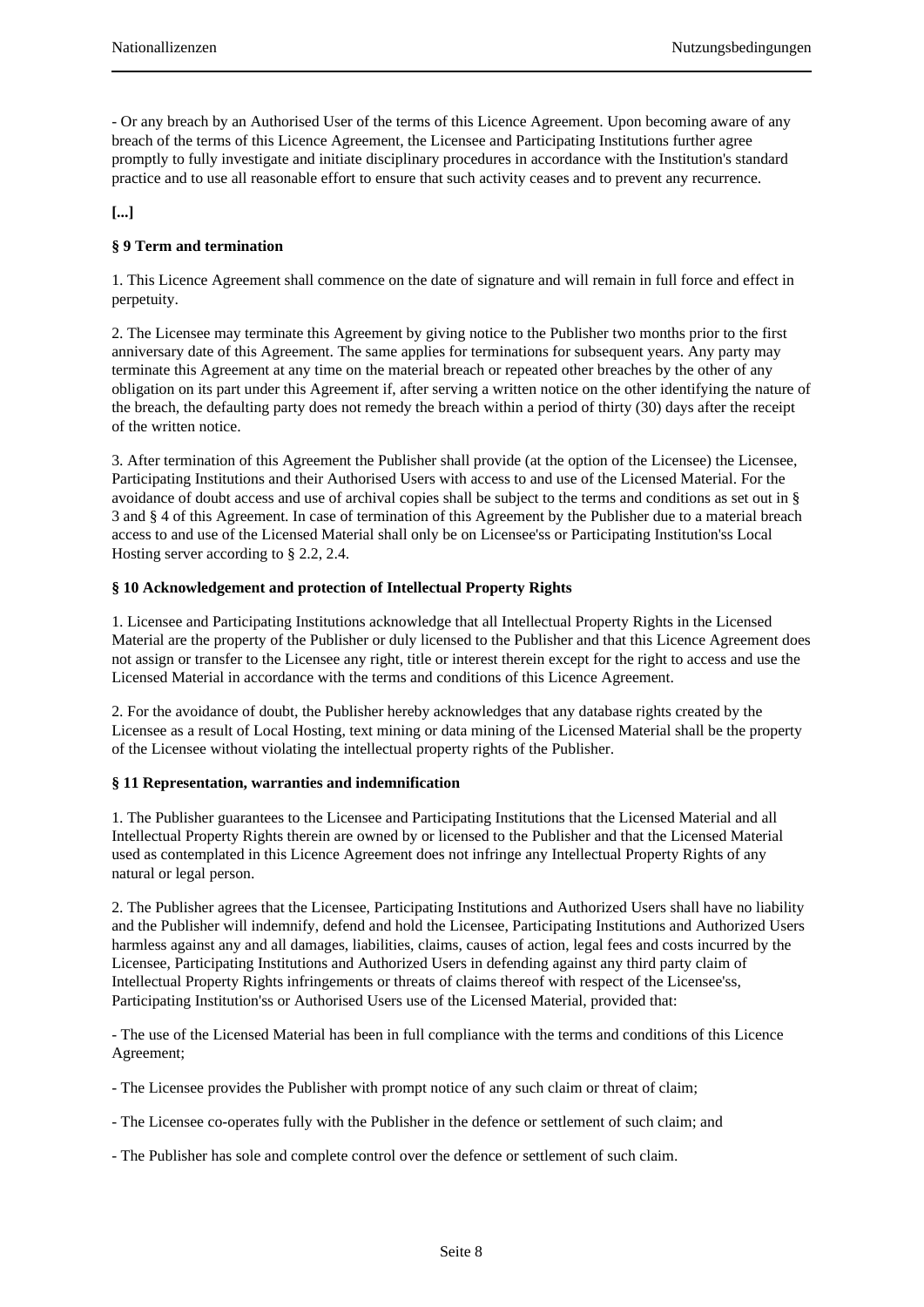3. The Publisher reserves the right to update the content, presentation, user facilities and to make changes in any software used to make the Licensed Material available at its sole discretion. The Publisher shall give written notice to the Licensee and Participating Institutions of any substantial change to the Licensed Material. If the change results in the Licensed Material being no longer deemed useful by the Licensee and Participating Institutions, the Licensee and Participating Institutions may within sixty days of such notice treat such changes as a material breach of this License. Should the Publisher sell the Licensed Material to another publisher, the Licensee and Participating Institutions shall have the right to provide local hosting for the Licensed Material.

4. The Publisher reserves the right at any time to withdraw from the Licensed Material any item or Part of an item which it has reasonable grounds to believe infringes copyright or is defamatory, obscene, unlawful, or otherwise objectionable. The Publisher shall give written notice to the Licensee and Participating Institutions of such withdrawal. If the withdrawal results in the Licensed Material being no longer deemed useful by the Licensee and Participating Institutions, the Licensee and Participating Institutions may within sixty days of such notice treat such changes as a material breach of this License. Licensee may alternatively claim an appropriate, proportionate reduction of License Fee with regard to the remaining Licensed Material.

5. While the Publisher has no reason to believe that there are any inaccuracies or defects in the information contained in the Licensed Material, the Publisher makes no representation and gives no warranty, express or implied, with regard to the information contained in, or any Part of, the Licensed Material including (without limitation) the fitness of such information or Part for any purposes whatsoever and the Publisher accepts no liability for loss suffered or incurred by the Licensee, Participating Institution or Authorised Users as a result of their reliance on the Licensed Material.

6. In no circumstances will the Publisher be liable to the Licensee for any loss resulting from a cause over which the Publisher does not have direct control, including but not limited to failure of communication lines, telephone or other interconnect problems, unauthorised access, theft, or user errors.

7. The Licensee and Participating Institution shall notify the Publisher immediately and provide full particulars in the event that they become aware of any actual or threatened claims by any third party in connection with any works contained in the Licensed Material and do all things reasonably required to assist the Publisher in such claims. Upon such notification, or if the Publisher becomes aware of such a claim from other sources, the Publisher may remove such work(s) from the Licensed Material as long as this claim persists.

8. Nothing in this Licence Agreement shall make the Licensee and Participating Institutions liable for breach of the terms of this Licence Agreement by any Authorised User provided that the Licensee or Participating Institution did not cause, knowingly assist or condone the continuation of such breach after becoming aware of an actual breach having occurred.

9. Save as provided for in § 11.2, neither the Licensee, a Participating Institution nor the Publisher shall be liable to the other in contract or negligence or otherwise for

- any special, indirect, incidental, punitive or consequential damages or

- loss of direct or indirect profits, business, contracts, revenue or anticipated savings or for any increased costs or expenses.

10. Save as provided for in § 11.2, the following shall apply: For damage caused intentionally or by gross negligence the liability is unlimited. The same applies for damages to life, body and health. Apart from this neither party shall be liable to the other for slight negligence, except in the event of a breach of a contractual obligation, whose fulfillment is indispensable for the proper execution of the contract and on whose observance the contracting party may regularly rely (essential obligation). In case of slight negligence, however, the liability of all parties for breaching an essential obligation is limited to the damage which may be typically expected during the execution of this agreement.

### **§ 12 Force majeure**

1. Either party'ss failure to perform any term or condition of this Licence Agreement as result of circumstances beyond the control of the relevant party including without limitation war, flood, governmental restrictions and power, telecommunications or Internet failures or damages to or destruction of any network facilities ["Force Majeure"] shall not be deemed to be, or to give rise to, a breach of this Licence Agreement.